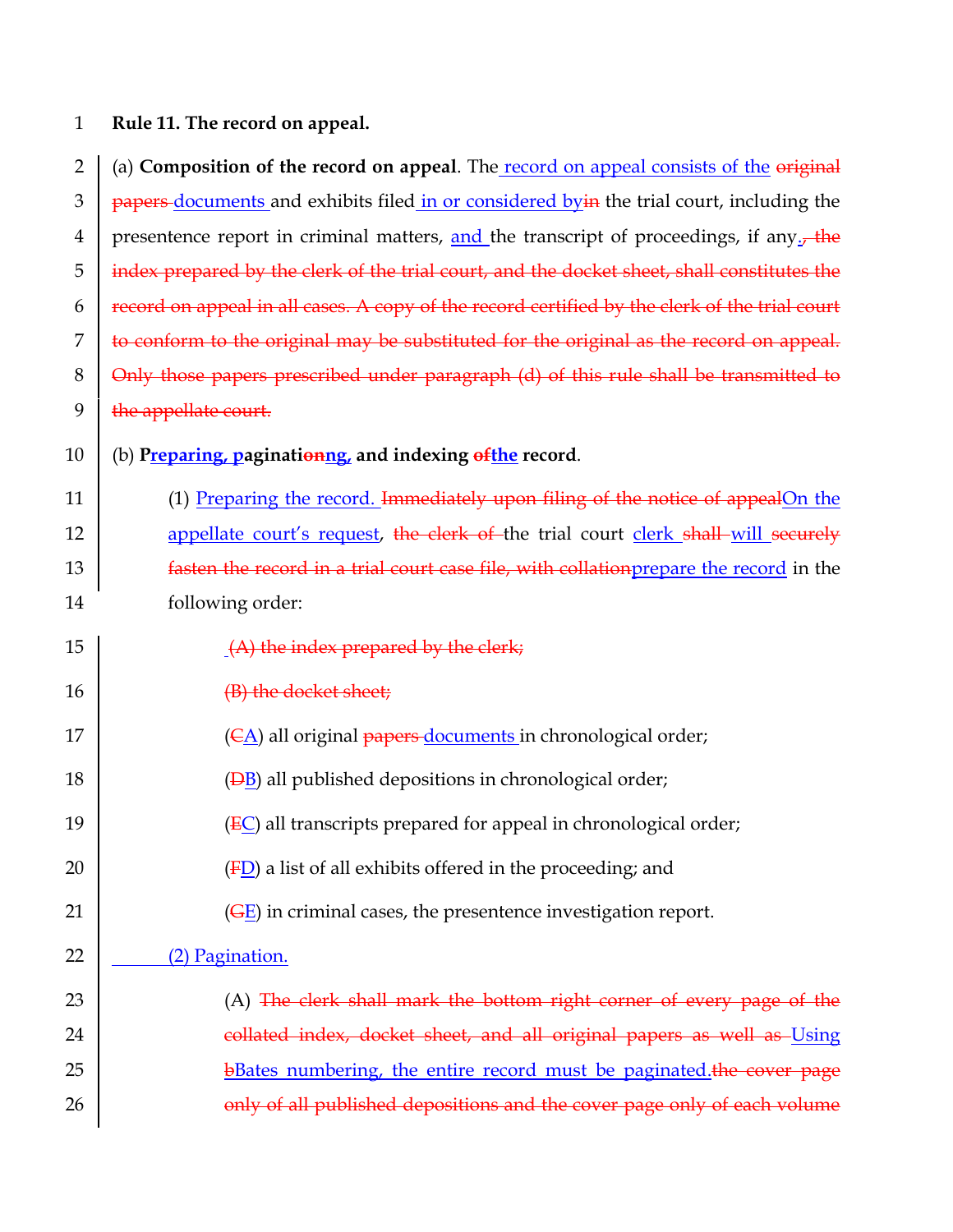27 27 | and transcripts constituting the record with a sequential number using one 28 **Solution** is expressed to the entire record.

29 (B) If the appellate court requests a supplemental record is forwarded to 30 the appellate court, the clerk shall collate same procedures as in  $(b)(2)(A)$ 31 31 apply, continuing bBates numbering from the last page number of the 32 **original** record.the papers, depositions, and transcripts of the 33 348 Supplemental record in the same order as the original record and mark the 34 34 bottom right corner of each page of the collated original papers as well as 35 The cover page only of all published depositions and the cover page only 36 36 36 of each volume of transcripts constituting the supplemental record with a 37 37 Sequential number beginning with the number next following the number 38 38 38

 (3) Index. The clerk shall prepare aA chronological index of the record must 40 accompany the record on appeal. The index shall must identify contain a **reference to** the date of filing and starting page of on which the document paper,  $\parallel$  deposition, or transcript. was filed in the trial court and the starting page of the **Figure 1 record on which the paper, deposition or transcript will be found.** 

44 (4) Examining the record. Clerks of the trial and aAppellate courts clerks 45 **shallwill establish rules and procedures for parties to checking out the record** 46 after pagination. For use by the parties in preparing briefs for an appeal or in 47 **preparing or briefing a petition for writ of certiorari.** 

  $\pm$   $\leftarrow$   $\leftarrow$   $\leftarrow$   $\leftarrow$   $\leftarrow$   $\leftarrow$   $\leftarrow$   $\leftarrow$   $\leftarrow$   $\leftarrow$   $\leftarrow$   $\leftarrow$   $\leftarrow$   $\leftarrow$   $\leftarrow$   $\leftarrow$   $\leftarrow$   $\leftarrow$   $\leftarrow$   $\leftarrow$   $\leftarrow$   $\leftarrow$   $\leftarrow$   $\leftarrow$   $\leftarrow$   $\leftarrow$   $\leftarrow$   $\leftarrow$   $\leftarrow$   $\leftarrow$   $\leftarrow$   $\leftarrow$   $\leftarrow$   $\leftarrow$   $\leftarrow$  | that more than one appeal is taken, each appellant, shall comply with the provisions of paragraphs (d) and (e) of this rule and shall take any other action necessary to enable  $\parallel$  the clerk of the trial court to assemble and transmit the record. A single record shall be 52 <del>transmitted.</del>

53 **(d) Papers on appeal.**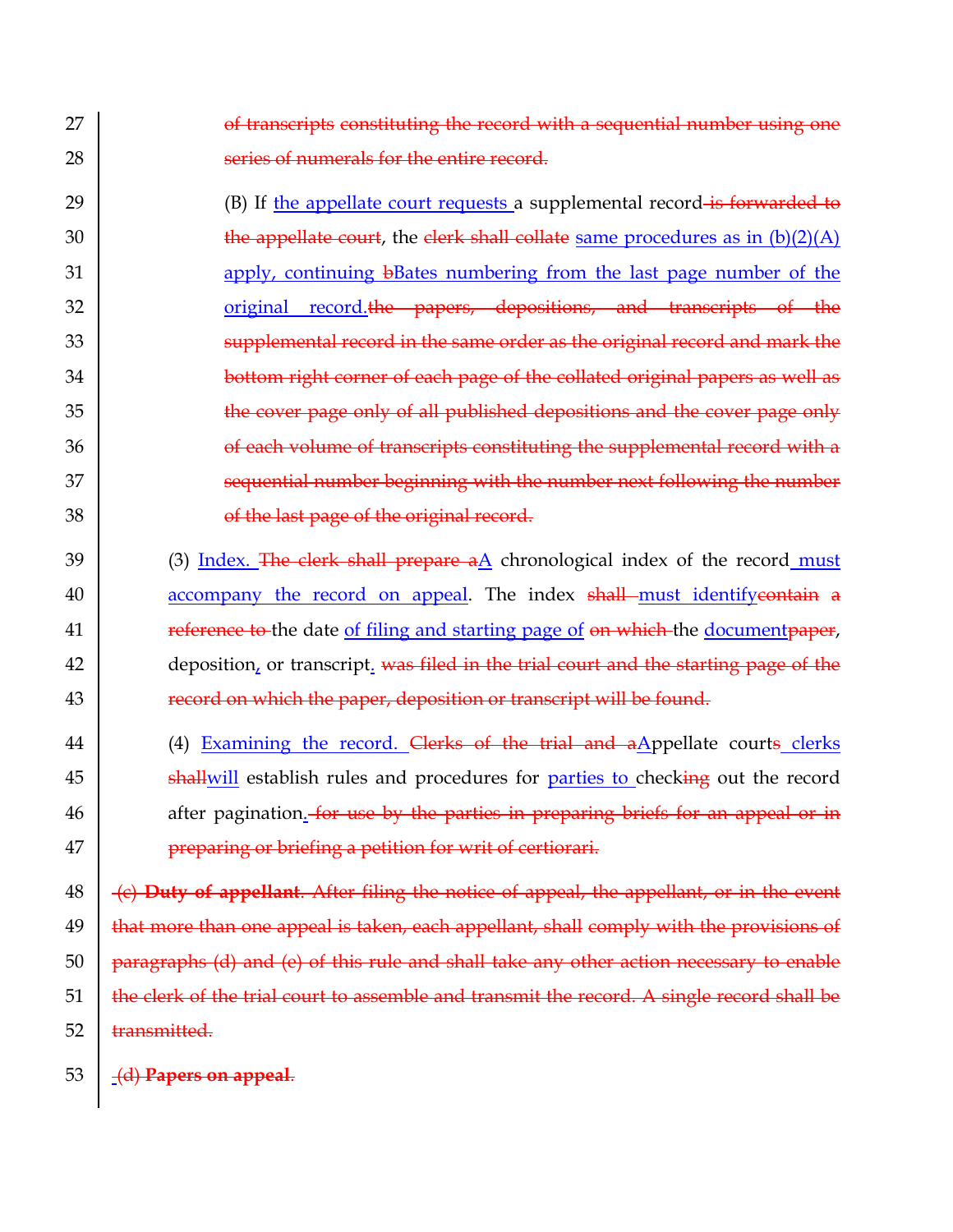- 54 (1) Solution Criminal cases. All of the papers in a criminal case shall be included by the 55 **clerk of the trial court as part of the record on appeal.**
- $\overline{2}$   $\overline{2}$  Civil cases. Unless otherwise directed by the appellate court upon sua sponte 57 motion or motion of a party, the clerk of the trial court shall include all of the 58 **Fig. 2.1 papers in a civil case as part of the record on appeal.**
- $59$  (3) Agency cases. Unless otherwise directed by the appellate court upon sua 60 sponte motion or motion of a party, the agency shall include all papers in the 61  $\vert$  agency file as part of the record.

62 (ec) **The transcript of proceedings; duty of appellant to order; notice to appellee if**  63 **partial transcript is ordered**.

- 64 (1) Request for transcript; time for filing. Within  $104$  days after filing the notice of 65 appeal, or within 30 days of the notice of appeal where an indigent appellant has 66 a statutory or constitutional right to counsel, the appellant shall must order the 67 transcript(s) online at www.utcourts.gov, specifying the entire proceeding or 68 parts of the proceeding to be transcribed that are not already on file. The 69 appellant shall must serve on the appellee a designation of those parts of the 70 | proceeding to be transcribed. If the appellant desires a transcript in a compressed 71 **Format, appellant shall include the request for a compressed format within the** 72 Trequest for transcript. If no such parts of the proceedings are to be requested, 73 within the same period the appellant shall-must file a certificate to that effect 74 with the clerk of the appellate court clerk and serve a copy of that certificate on 75 the appellee.
- 76 (2) Transcript required of all evidence regarding challenged finding or 77  $\vert$  conclusion. If the appellant intends to  $\frac{1}{2}$  urgeargue on appeal that a finding or 78 conclusion is unsupported by or is contrary to the evidence, the appellant shall 79 must include in the record a transcript of all evidence relevant to such finding or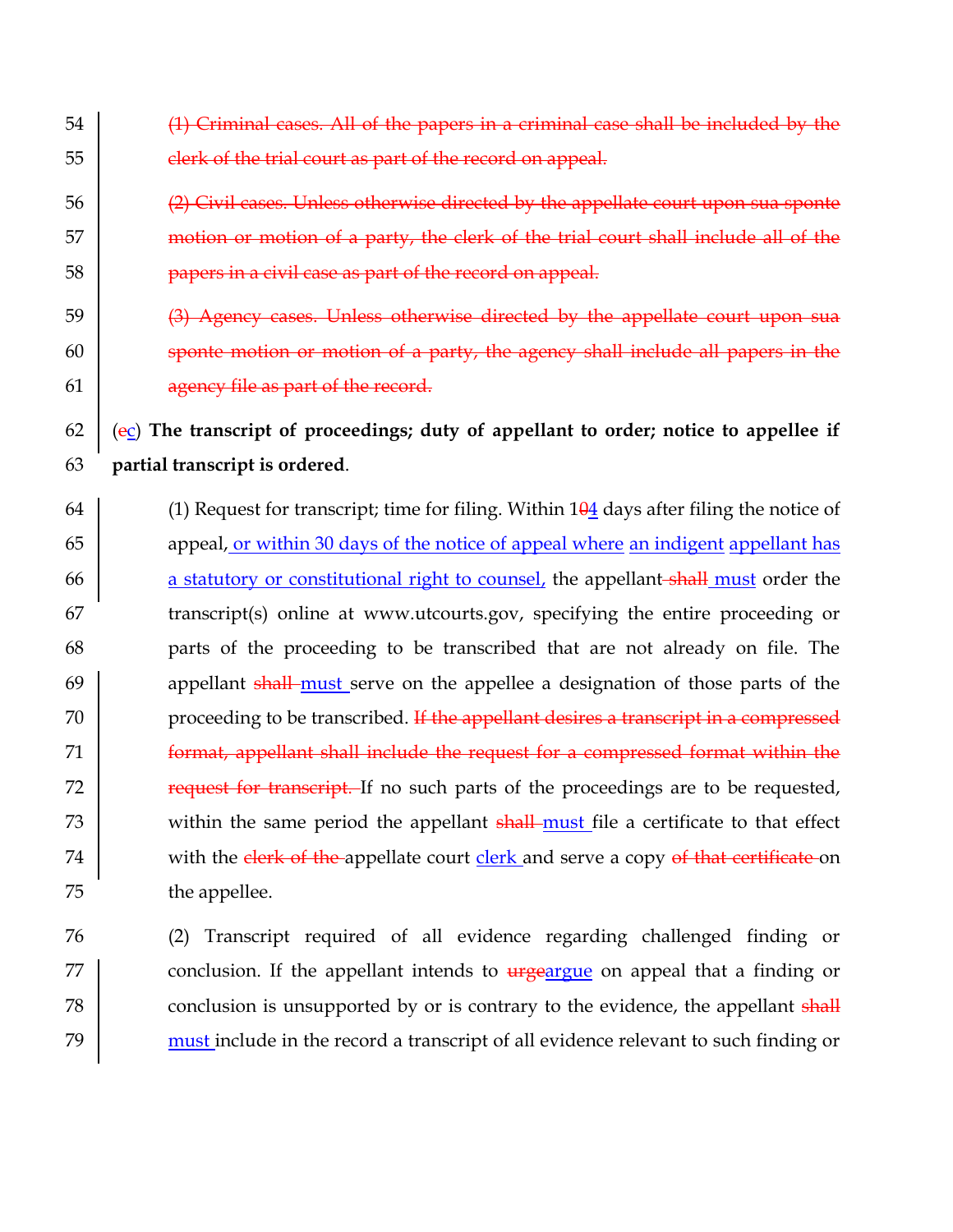80 conclusion. Neither the court nor the appellee is obligated to correct appellant's 81 deficiencies in providing the relevant portions of the transcript.

82 (3) Statement of issues; Ccross-designation by appellee. If the appellant does not 83  $\vert$  order the entire transcript, the appellee may, within  $104$  days after the appellant 84 services of the designation or certificate described in paragraph (e)(1) of this 85 **rule,** order the transcript(s) in accordance with  $(e)(1)$ , and file and serve on the 86 appellant a designation of additional parts to be included.

 (fd) **Agreed statement as the record on appeal**. In lieu of the record on appeal as defined in paragraph (a) of this rule, the parties may prepare and sign a statement of the case, showing how the issues presented by the appeal arose and were decided in the trial court and setting forth only so many of the facts averred and proved or sought to 91 be proved as are essential to a decision of the issues presented. If the court deems - the 92 statement complete and accurate conforms to the truth, it, together with such additions as the trial court may consider necessary fully to present the issues raised by the appeal,  $\parallel$  shall will be approved by the trial court. The clerk of the trial court clerk shall-will 95 transmit the statement to the  $\frac{e}{e^h}$  of the appellate court  $\frac{e}{e^h}$  within the time 96 prescribed by Rule 12(b)(2). The clerk of the trial court clerk shall will transmit the  $\vert$  record index of the record to the clerk of the appellate court clerk upon the trial court's  $\parallel$  approval of the statement-by the trial court.

99 (ge) **Statement of evidence or proceedings when no report was made or when**  100 **transcript is unavailable**. If no report of the evidence or proceedings at a hearing or 101 trial was made, or if a transcript is unavailable, or if the appellant is impecunious and 102 unable to afford a transcript in a civil case, the appellant may prepare a statement of the 103 evidence or proceedings from the best available means, including recollection. The 104 statement shall-must be served on the appellee, who may serve objections or propose 105 amendments within  $104$  days after service. The statement and any objections or 106 proposed amendments shall-must be submitted to the trial court for resolution, and the 107 trial court clerk will conform the record to the trial court's resolution. for settlement